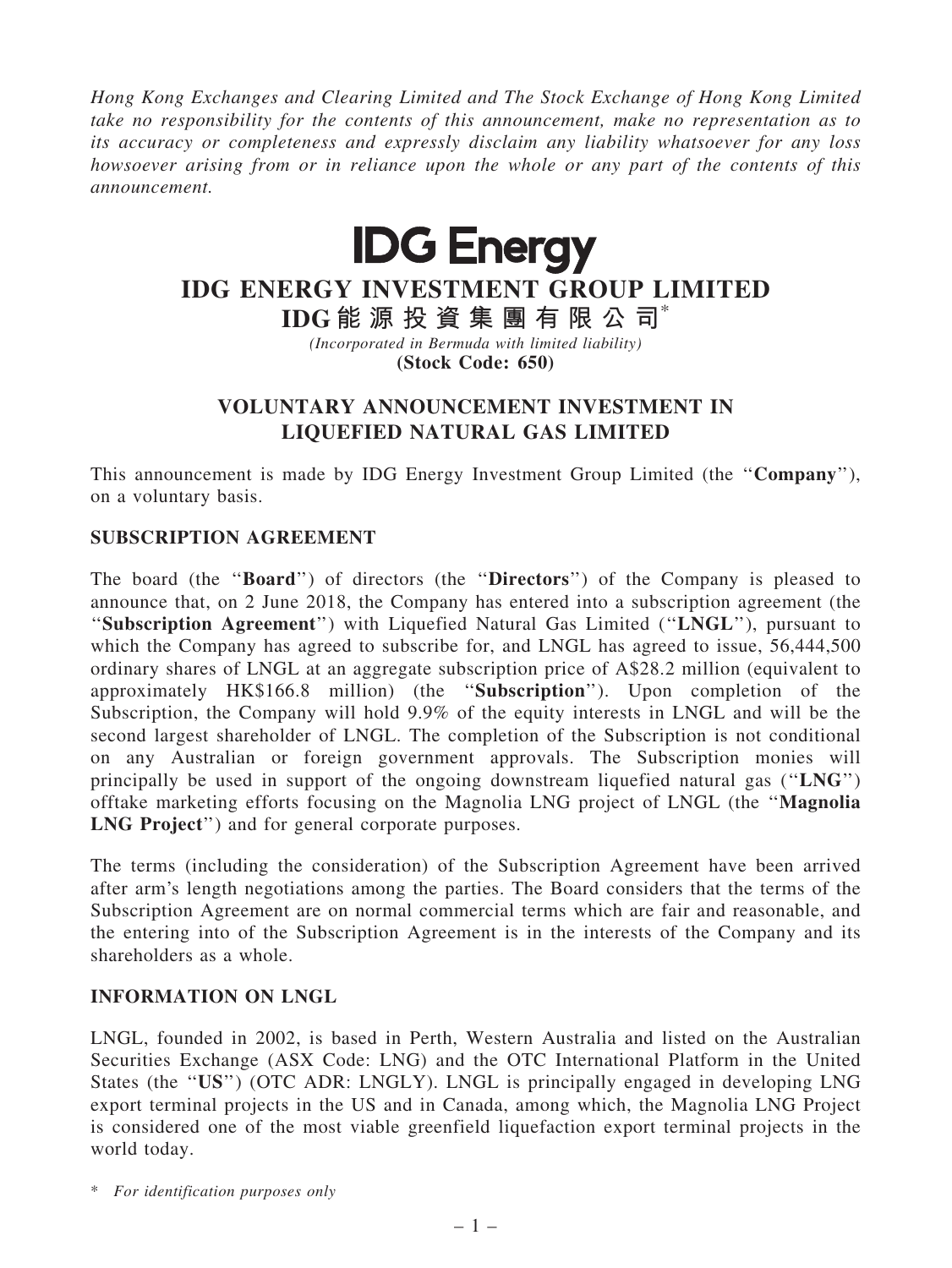### INFORMATION ON THE MAGNOLIA LNG PROJECT

Magnolia LNG, LLC (''Magnolia LNG''), a US-based subsidiary of LNGL, is developing the Magnolia LNG Project, an 8 mtpa or greater LNG export project on a 115-acre site, adjacent to an established LNG industrial canal (along the Calcasieu River shipping channel) in the Lake Charles District of Louisiana, the US. The Magnolia LNG Project includes development of four LNG production trains of 2 mtpa or greater each. Feed gas supply will originate from the highly liquefied US Gulf Coast gas market via multiple gas suppliers. Magnolia LNG has an executed precedent agreement for a 20-year pipeline capacity agreement with Kinder Morgan Louisiana Pipeline LLC to deliver gas to the Magnolia LNG Project site. The Magnolia LNG Project has obtained all required US Federal Energy Regulatory Commission (FERC) and US Department of Energy (DoE) permits and approvals.

#### REASONS FOR AND BENEFITS OF THE SUBSCRIPTION

The Company focuses on the great opportunities arising from China's increasing demand for imported natural gas and the emerging North America LNG exporting market, which has abundant low-cost shale gas supply. With LNGL now developing the 8 mtpa or greater LNG export terminal in the US, the Company values the Magnolia LNG Project as one of the best positioned US liquefaction projects to deliver needed LNG exports to Asia.

The Company believes that this strategic investment in LNGL will not only bring good financial returns for its shareholders but also provide great competitive advantages for the Company to participate in the satisfaction of the rapidly growing need for natural gas in China. The Board believes that the Subscription is in line with the Company's investment strategy and will bring the Company synergies in the future.

#### LISTING RULES IMPLICATIONS

As at the date of this announcement, to the best of the Directors' knowledge, information and belief, and having made all reasonable enquiries, LNGL is not a connected person of the Company under the Rules Governing the Listing of Securities on The Stock Exchange of Hong Kong Limited (the ''Listing Rules'') and the Subscription is not a connect transaction of the Company under the Listing Rules.

Since all applicable ratios in respect of the Subscription under Rule 14.07 of the Listing Rules are less than 5%, the Subscription does not constitute a notifiable transaction of the Company under Chapter 14 of the Listing Rules.